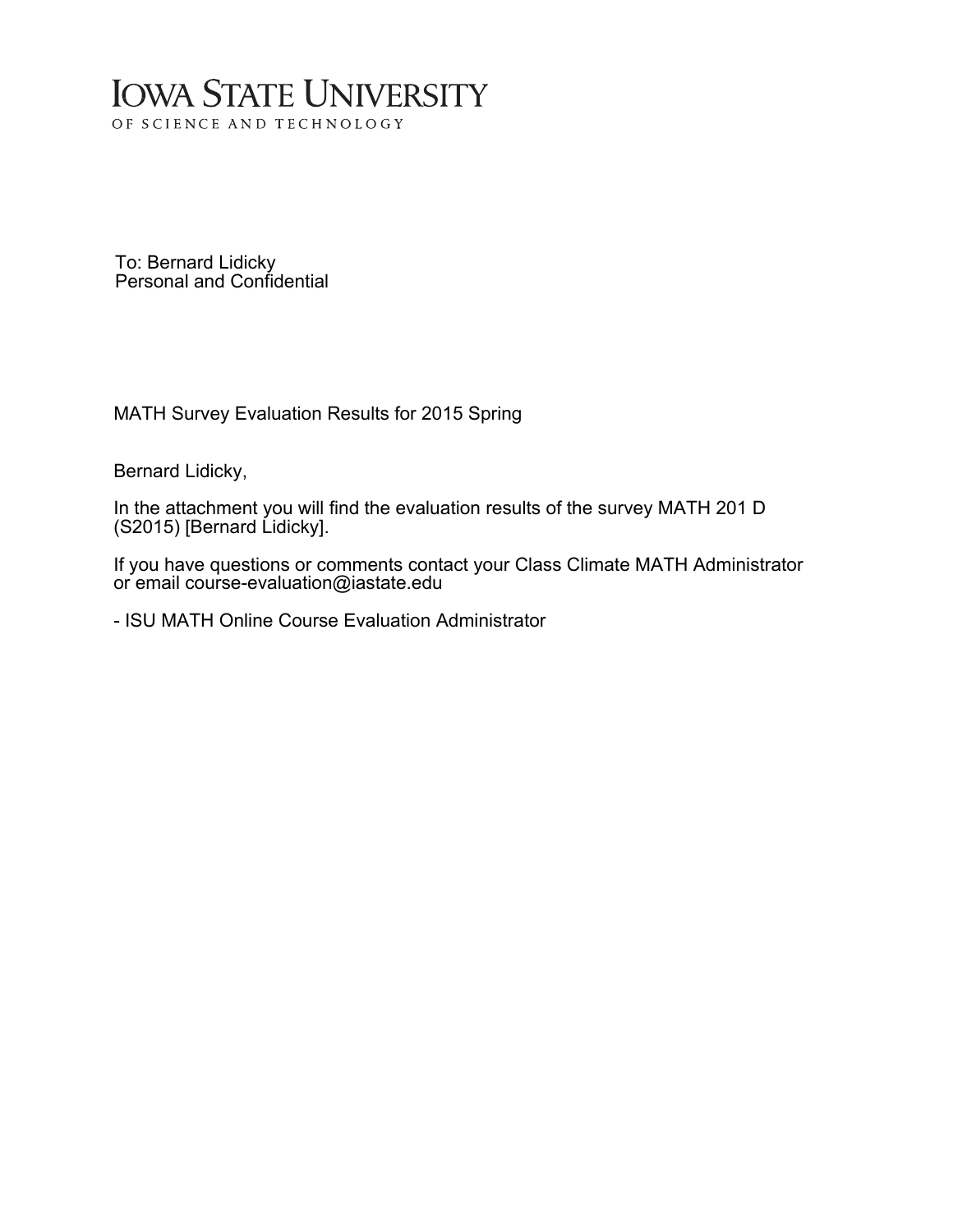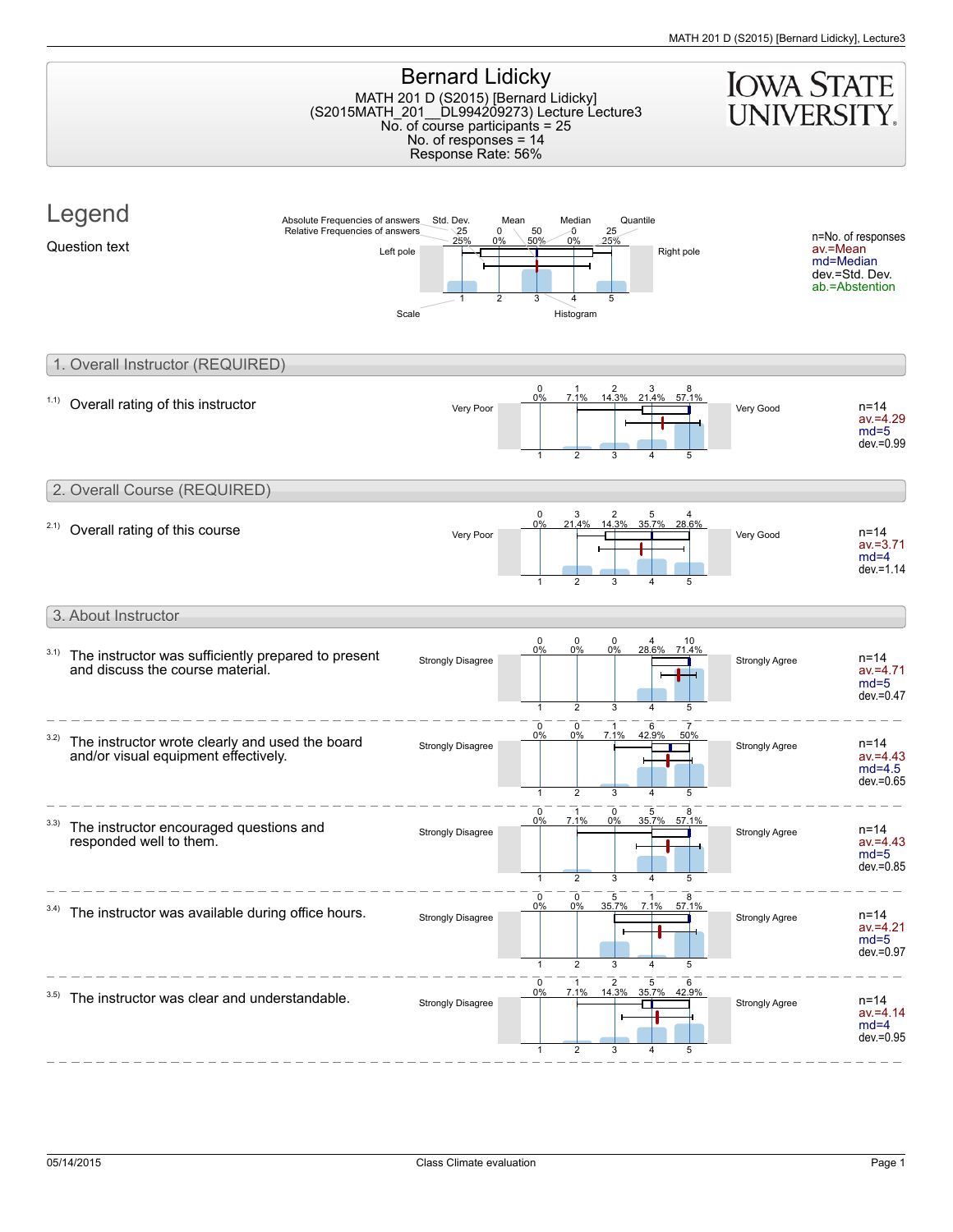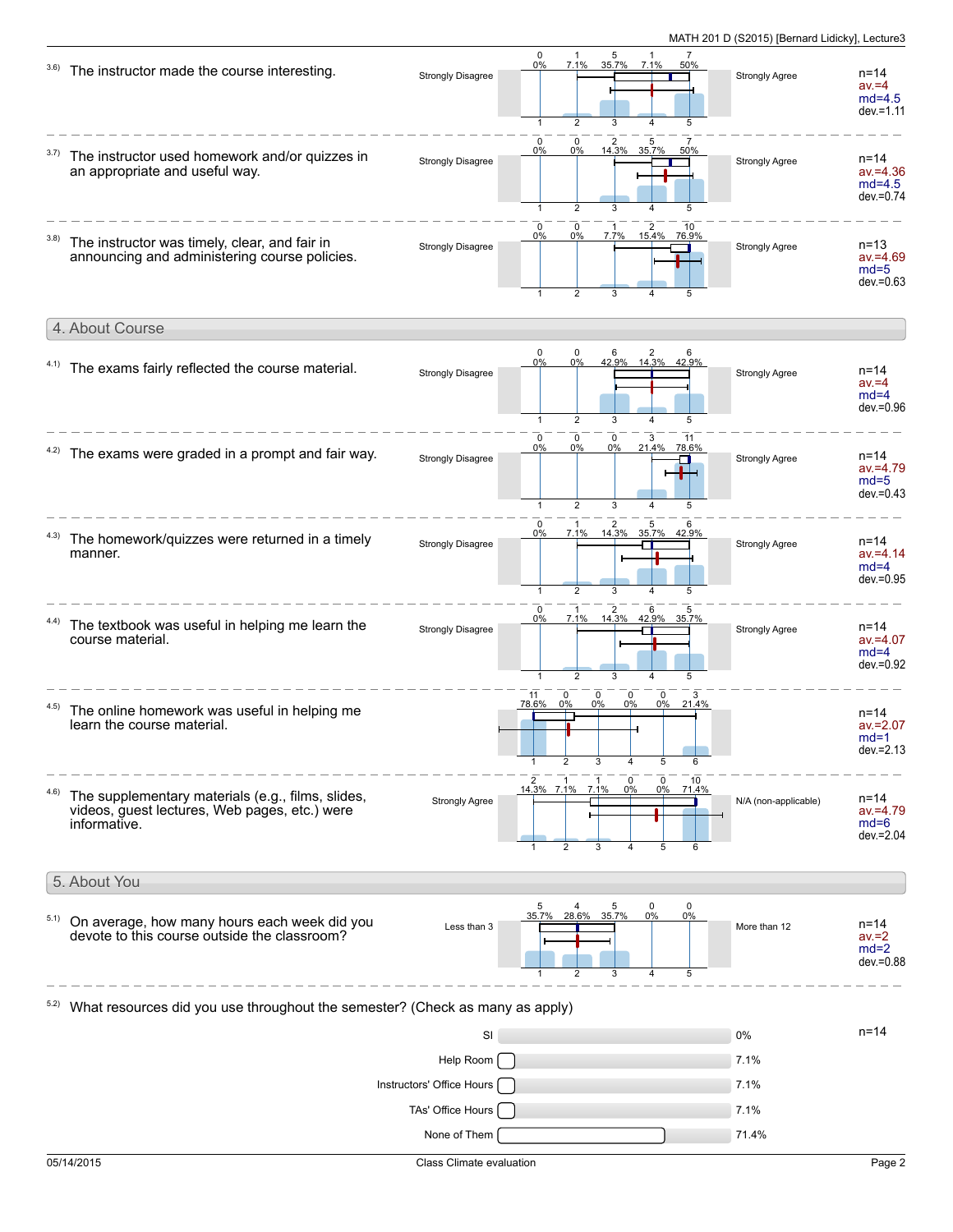5.3) Which ones were beneficial to you? Which ones were not? Please explain below:

- I lused help from another professor.
- **Nothing**
- The office hours were helpful to me
- **first text book is useful for me. second book is useless. It does not provide enough example.**

| 5.4) What grade do you expect from this course? | S (satisfactory) | 0% | $\Omega$<br>0% | 0% | 7.1% | 50% | 6<br>42.9%<br>6 | A, A- | n=14<br>av.=5.36<br>$md=5$<br>$dev = 0.63$ |
|-------------------------------------------------|------------------|----|----------------|----|------|-----|-----------------|-------|--------------------------------------------|
| 6. Other                                        |                  |    |                |    |      |     |                 |       |                                            |

- 6.1) Additional Comments
- $\blacksquare$  He has to work on question wording for his exams. It always threw me off.
- $\blacksquare$ I enjoyed Benard as a professor. The only suggestion I would provide for future classes is to try harder to present the information differently than the book. A lot of the time it felt that the book and his lecture coincided too much. This made me feel that I only needed to read the book and not come to class. But if I had been given insight to the information in layman's terms and was told the applicability it would have provided a different dynamic to the class and engaged me more.
- Nothing

 $7.1)$  Condor

- Teacher was very engaging and made the lectures enjoyable while still covering the content he needed to.
- The worksheets are very helpful.  $\blacksquare$
- hard to understand professor pronounce.

7. Demographic (REQUIRED) - These questions are only requested for research purposes. They will not be associated with you individually and will not be disclosed to the instructor. An answer is required for both questions.

| <b>UUITUU</b>                                                  |       |          |
|----------------------------------------------------------------|-------|----------|
| Female                                                         | 42.9% | $n = 14$ |
| Male                                                           | 57.1% |          |
|                                                                |       |          |
| $7.2$ ) From what type of college/university did you transfer? |       |          |
| Community College [                                            | 14.3% | $n = 14$ |
| 4-year University/College [                                    | 21.4% |          |
| Did not transfer to ISU                                        | 64.3% |          |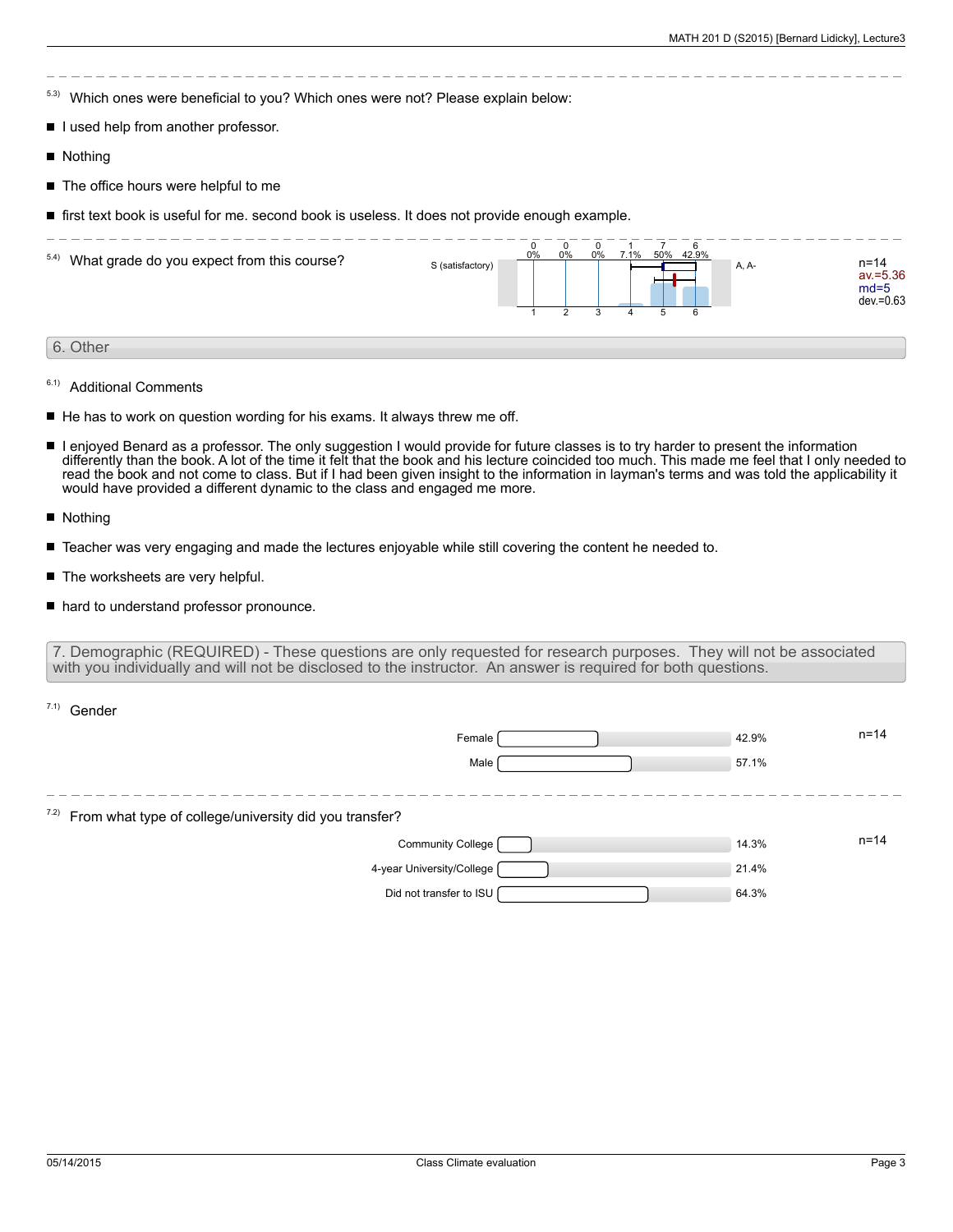## Histogram for scaled questions

## Overall rating of this instructor



The instructor wrote clearly and used the board and/or visual equipment effectively.



The instructor was clear and understandable.



The instructor was timely, clear, and fair in announcing and administering course policies.



The homework/quizzes were returned in a timely manner.





Overall rating of this course

The instructor encouraged questions and responded well to them.



The instructor made the course interesting.



The exams fairly reflected the course material.



The textbook was useful in helping me learn the course material.



The instructor was sufficiently prepared to present and discuss the course material.



The instructor was available during office hours.



## The instructor used homework and/or quizzes in an appropriate and useful way.



The exams were graded in a prompt and fair way.



The online homework was useful in helping me learn the course material.

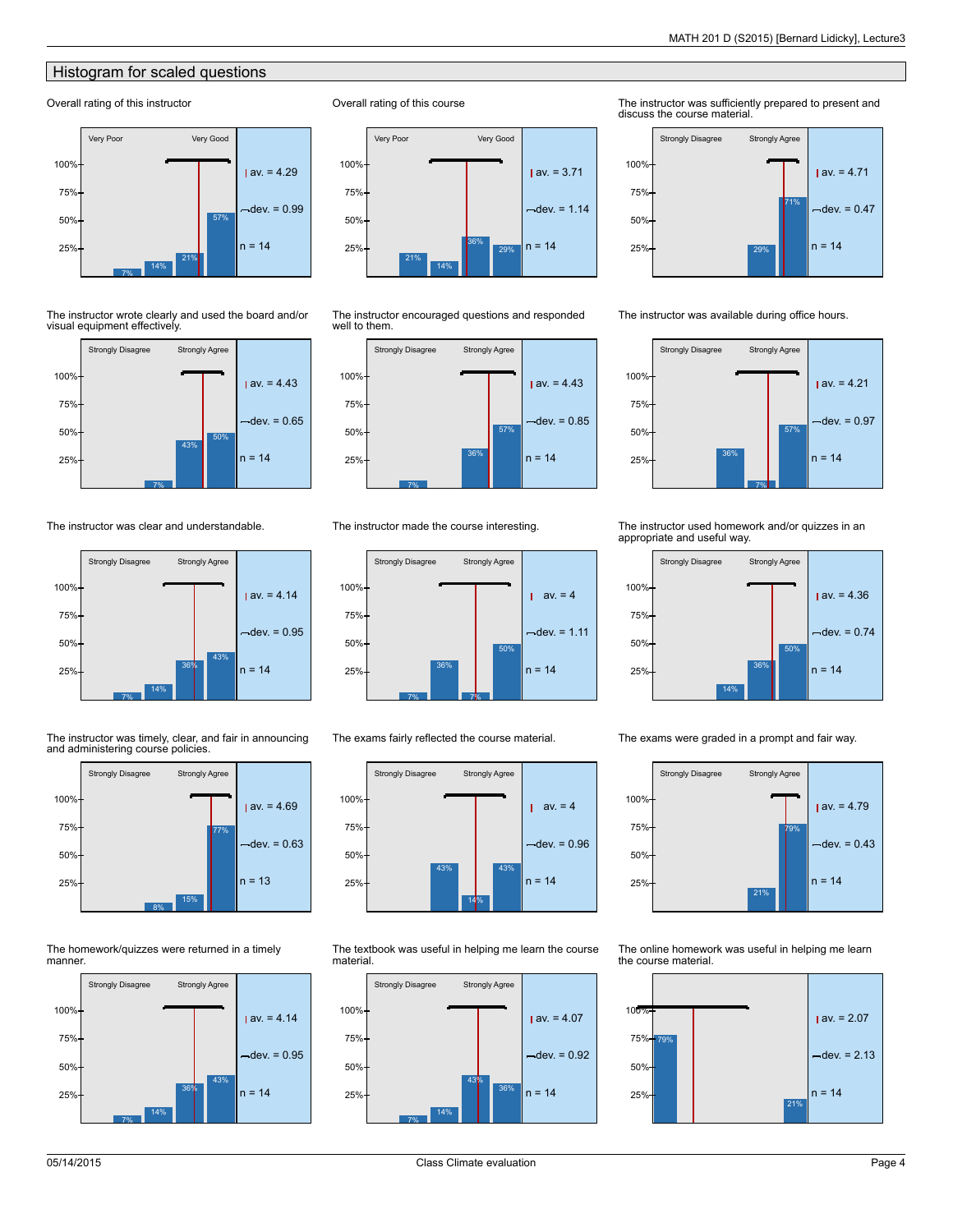The supplementary materials (e.g., films, slides, videos, guest lectures, Web pages, etc.) were



On average, how many hours each week did you devote to this course outside the classroom?



What grade do you expect from this course?

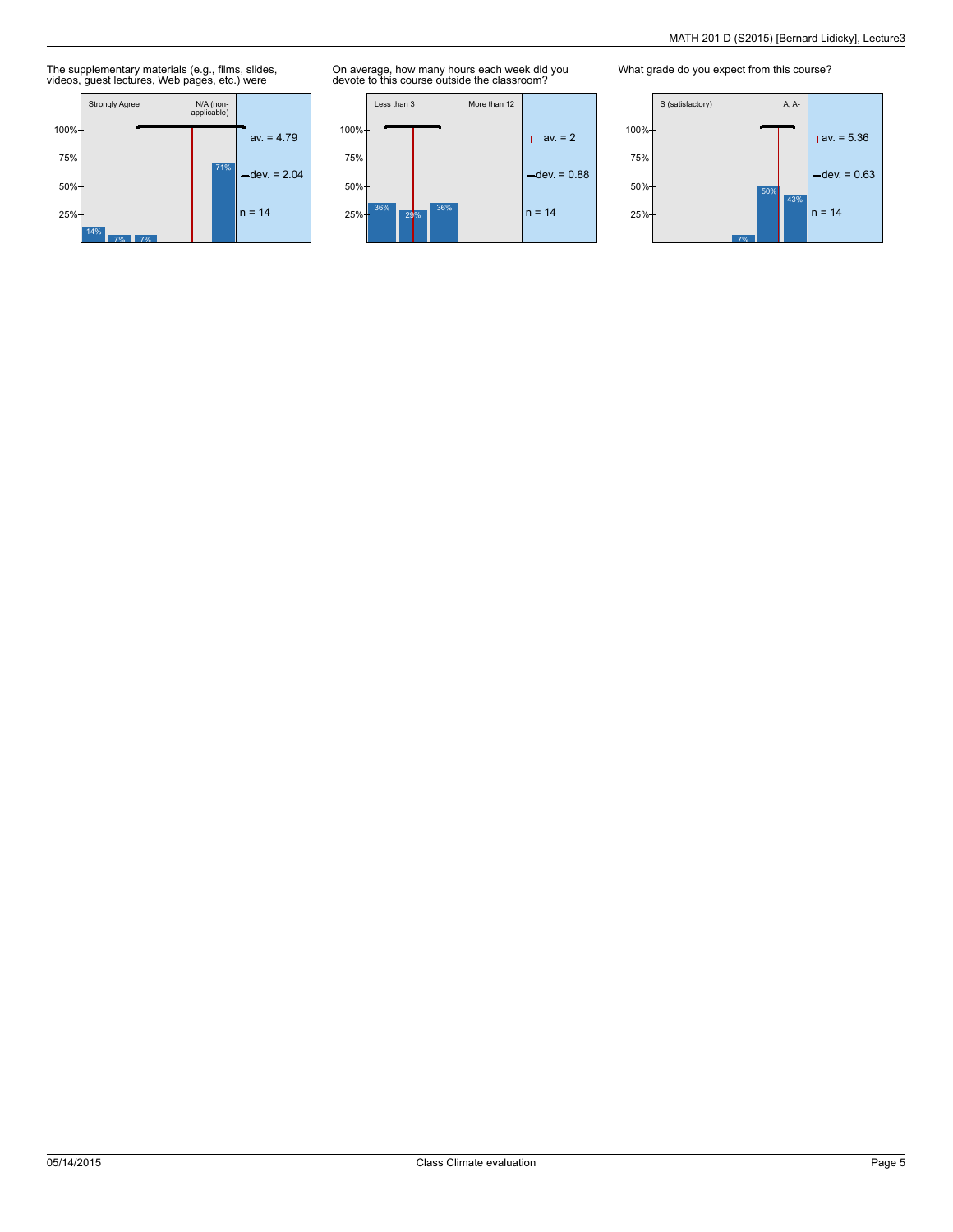|      | Profile                                                                                        |                                                                               |                      |  |  |  |    |                       |                                                                                  |
|------|------------------------------------------------------------------------------------------------|-------------------------------------------------------------------------------|----------------------|--|--|--|----|-----------------------|----------------------------------------------------------------------------------|
|      | Subunit:<br>Name of the instructor:<br>Name of the course:<br>(Name of the survey)             | <b>MATH</b><br><b>Bernard Lidicky</b><br>MATH 201 D (S2015) [Bernard Lidicky] |                      |  |  |  |    |                       |                                                                                  |
|      | Comparative line:<br>Values used in the profile line: Mean                                     | S15_Math_Lecture                                                              |                      |  |  |  |    |                       |                                                                                  |
|      |                                                                                                |                                                                               |                      |  |  |  |    |                       |                                                                                  |
|      | 1. Overall Instructor (REQUIRED)                                                               |                                                                               |                      |  |  |  |    |                       |                                                                                  |
|      | 1.1) Overall rating of this instructor                                                         |                                                                               | Very Poor            |  |  |  |    | Very Good             | ay.=4.29 md=5.00 dev.=0.99<br>$n = 14$<br>n=5485 av.=3.98 md=4.00 dev.=1.08      |
|      | 2. Overall Course (REQUIRED)                                                                   |                                                                               |                      |  |  |  |    |                       |                                                                                  |
|      | 2.1) Overall rating of this course                                                             |                                                                               | Very Poor            |  |  |  |    | Very Good             | $av = 3.71$ md=4.00 dev. = 1.14<br>$n = 14$<br>n=5476 av.=3.79 md=4.00 dev.=1.04 |
|      | 3. About Instructor                                                                            |                                                                               |                      |  |  |  |    |                       |                                                                                  |
|      | 3.1) The instructor was sufficiently prepared to<br>present and discuss the course material.   |                                                                               | Strongly<br>Disagree |  |  |  |    | <b>Strongly Agree</b> | av.=4.71 md=5.00 dev.=0.47<br>$n = 14$<br>n=5478 av.=4.24 md=4.00 dev.=0.92      |
| 3.2) | The instructor wrote clearly and used the board<br>and/or visual equipment effectively.        |                                                                               | Strongly<br>Disagree |  |  |  |    | <b>Strongly Agree</b> | av.=4.43 md=4.50 dev.=0.65<br>$n = 14$<br>n=5479 av.=4.15 md=4.00 dev.=1.01      |
|      | 3.3) The instructor encouraged questions and<br>responded well to them.                        |                                                                               | Strongly<br>Disagree |  |  |  | ŧ. | <b>Strongly Agree</b> | av.=4.43 md=5.00 dev.=0.85<br>n=14<br>n=5472 av.=4.09 md=4.00 dev.=1.03          |
| 3.4) | The instructor was available during office<br>hours.                                           |                                                                               | Strongly<br>Disagree |  |  |  |    | <b>Strongly Agree</b> | n=14 av.=4.21 md=5.00 dev.=0.97<br>n=5432 av.=4.16 md=4.00 dev.=0.88             |
|      | 3.5) The instructor was clear and understandable.                                              |                                                                               | Strongly<br>Disagree |  |  |  |    | <b>Strongly Agree</b> | av.=4.14 md=4.00 dev.=0.95<br>$n = 14$<br>n=5480 av.=4.03 md=4.00 dev.=1.11      |
|      | 3.6) The instructor made the course interesting.                                               |                                                                               | Strongly<br>Disagree |  |  |  |    | <b>Strongly Agree</b> | $av = 4.00$ md=4.50 dev. = 1.11<br>$n = 14$<br>n=5474 av.=3.70 md=4.00 dev.=1.22 |
| 3.7) | The instructor used homework and/or quizzes<br>in an appropriate and useful way.               |                                                                               | Strongly<br>Disagree |  |  |  |    | <b>Strongly Agree</b> | ay.=4.36 md=4.50 dev.=0.74<br>$n = 14$<br>n=5454 av.=4.04 md=4.00 dev.=1.05      |
| 3.8) | The instructor was timely, clear, and fair in<br>announcing and administering course policies. |                                                                               | Strongly<br>Disagree |  |  |  |    | <b>Strongly Agree</b> | ay.=4.69 md=5.00 dev.=0.63<br>$n = 13$<br>n=5453 av.=4.26 md=4.00 dev.=0.90      |
|      | 4. About Course                                                                                |                                                                               |                      |  |  |  |    |                       |                                                                                  |
| 4.1) | The exams fairly reflected the course material.                                                |                                                                               | Strongly<br>Disagree |  |  |  |    | <b>Strongly Agree</b> | ay.=4.00 md=4.00 dev.=0.96<br>$n = 14$<br>n=5457 av.=4.04 md=4.00 dev.=0.99      |
| 4.2) | The exams were graded in a prompt and fair<br>way.                                             |                                                                               | Strongly<br>Disagree |  |  |  |    | <b>Strongly Agree</b> | av.=4.79 md=5.00 dev.=0.43<br>$n = 14$<br>n=5451 av.=4.13 md=4.00 dev.=0.95      |
| 4.3) | The homework/quizzes were returned in a<br>timely manner.                                      |                                                                               | Strongly<br>Disagree |  |  |  |    | <b>Strongly Agree</b> | av.=4.14 md=4.00 dev.=0.95<br>n=14<br>n=5447 av.=4.29 md=4.00 dev.=0.83          |

4.4) The textbook was useful in helping me learn the course material.



n=5447 av.=4.29md=4.00 dev.=0.83

n=14 av.=4.07md=4.00 dev.=0.92 n=5415 av.=3.46md=4.00 dev.=1.24